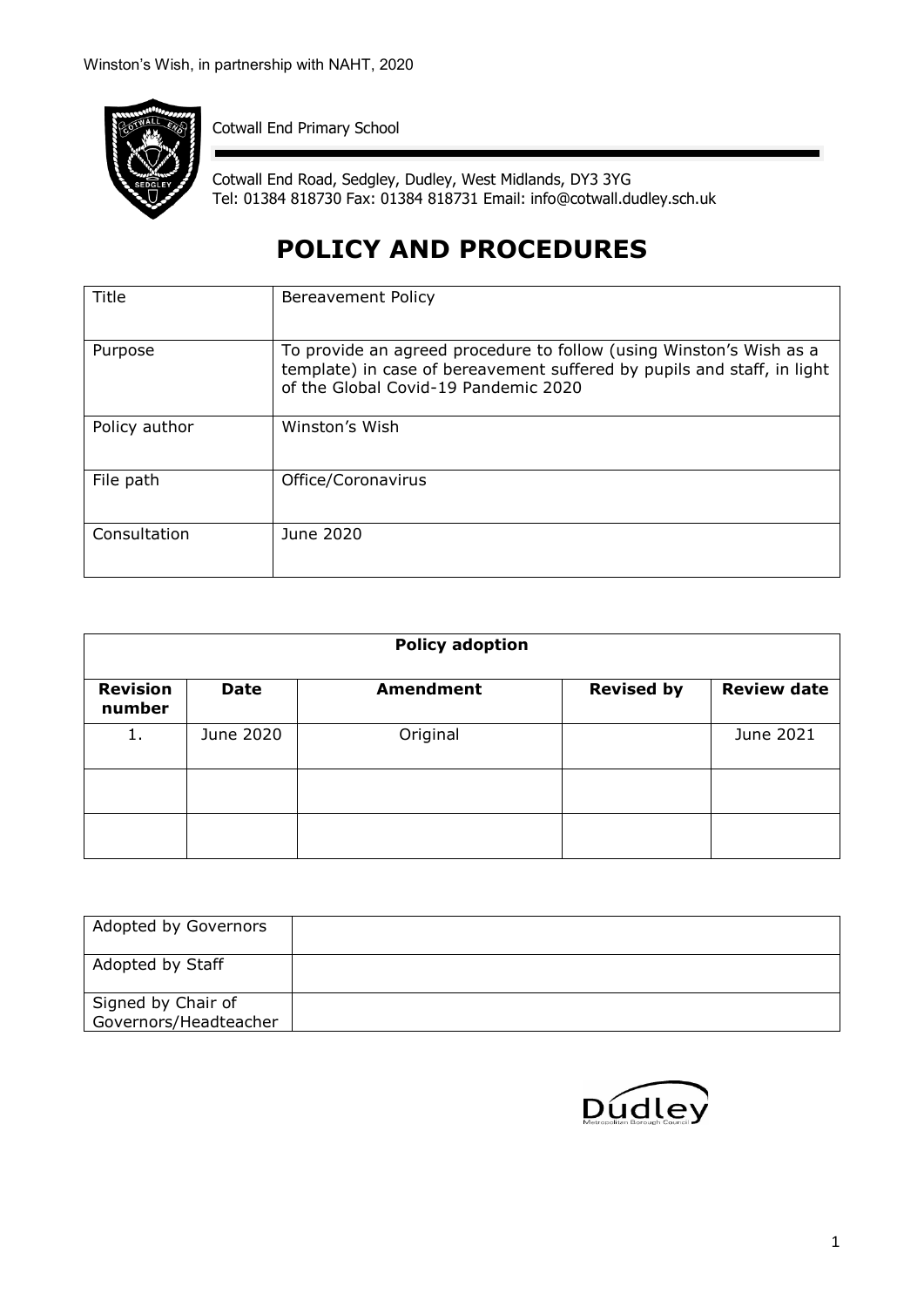## **Bereavement policy for X School**

## **Contents page**

## *Complete when the policy is in place*

| <b>Section</b>   |                                                        | Page |
|------------------|--------------------------------------------------------|------|
| 1                | Introduction and purpose of the policy                 |      |
| 1.1              | Background and rationale                               |      |
| 1.2              | Policy links                                           |      |
| $1.\overline{3}$ | Purpose of the policy                                  |      |
| $\overline{2}$   | Our charter for bereaved children and young people     |      |
| $\overline{3}$   | Safeguarding, confidentiality and recording            |      |
| $\overline{4}$   | Roles and responsibilities in dealing with bereavement |      |
| 4.1              | Role of the governing body                             |      |
| 4.2              | Role of the head teacher                               |      |
| 4.3              | Role of staff                                          |      |
| 4.4              | Role of the council – the education psychology service |      |
| 5                | Procedures                                             |      |
| 5.1              | Pre-bereavement                                        |      |
| 5.2              | Following a bereavement                                |      |
| 5.3              | Following a sudden and unexpected death - suicide      |      |
| 5.4              | Following a sudden and unexpected death - homicide     |      |
| 6                | Equality and inclusion, values and beliefs             |      |
| $\overline{7}$   | Young asylum seekers and refugees                      |      |
| 8                | <b>Supporting staff</b>                                |      |
| 8.1              | Support for bereaved staff                             |      |
| 8.2              | Staff training                                         |      |
| 9                | Curriculum                                             |      |
| 10               | Additional information and links                       |      |
| 10.1             | Who is supporting us                                   |      |
| 10.2             | National support services and support resources        |      |
| 10.3             | Local support services                                 |      |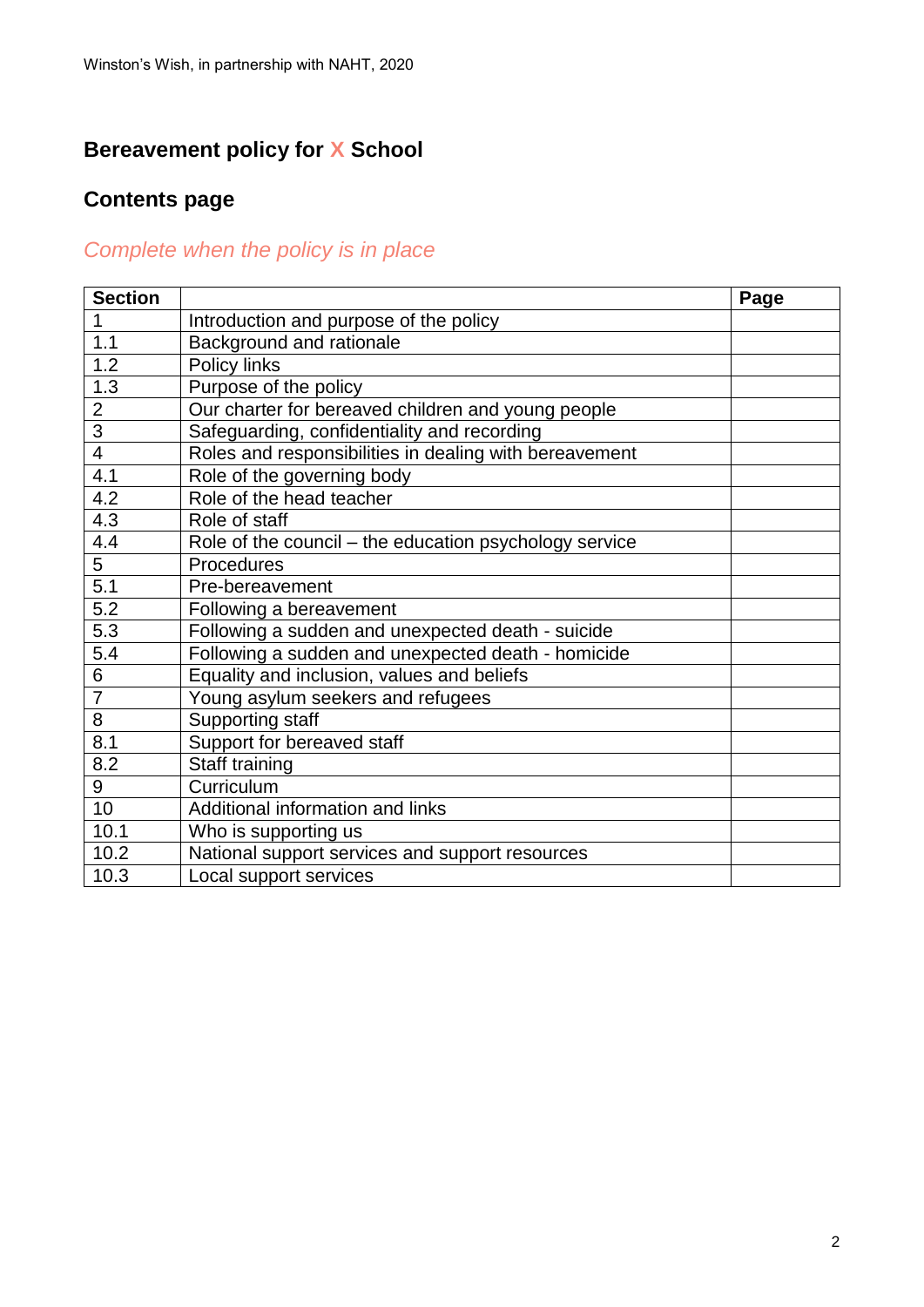### **1 Introduction**

### **1.1 Background and rationale**

Cotwall End Primary School is an inclusive school that strives to ensure that all children feel safe when with us. Our values focus on openness, honesty and trust alongside working with the strengths of each individual child to ensure that they achieve to the best of their abilities.

Around 41,000 children are bereaved of a parent every year in the UK. That's nearly two children under 16 every hour. Many more are bereaved of a grandparent, sibling, friend or other significant person<sup>1</sup>.

Experiencing a bereavement can make children more vulnerable. Bereavement, whether it is an expected death because of illness or a sudden and unexpected death or suicide, is something that can impact on members of our school community at any time.

Our school is committed to the emotional health and well-being of its staff and pupils. We wish to work towards this in all aspects of school life, and to provide an ethos, environment and curriculum that prepares pupils for coping with bereavement.

This policy is for all staff, pupils, parents and carers, governors, visitors and partner agencies working within the school. It provides guidelines and procedures as to how our school can best prepare for, and respond to, bereavement in the school community.

We recognise that members of the school community will be affected by a range of losses including separation and divorce. Some aspects of this policy may also be helpful in these cases.

This policy was based on an exemplar developed by the national charity Winston's Wish. It has included input from our staff, our governing body, our school nurse, parents and carers and pupils. [adapt as appropriate

### **1.2 Policy links**

This policy also links to the following other policies we hold in school:

- Child Protection policy
- School Emergency Plan
- PSHE education policy
- Anti-bullying policy
- Offsite visits policy
- Confidentiality policy
- Equality policy
- Health and safety policy
- Leave of absence policy

 $\overline{a}$ <sup>1</sup> Winston's Wish<https://www.winstonswish.org/about-us/facts-and-figures/>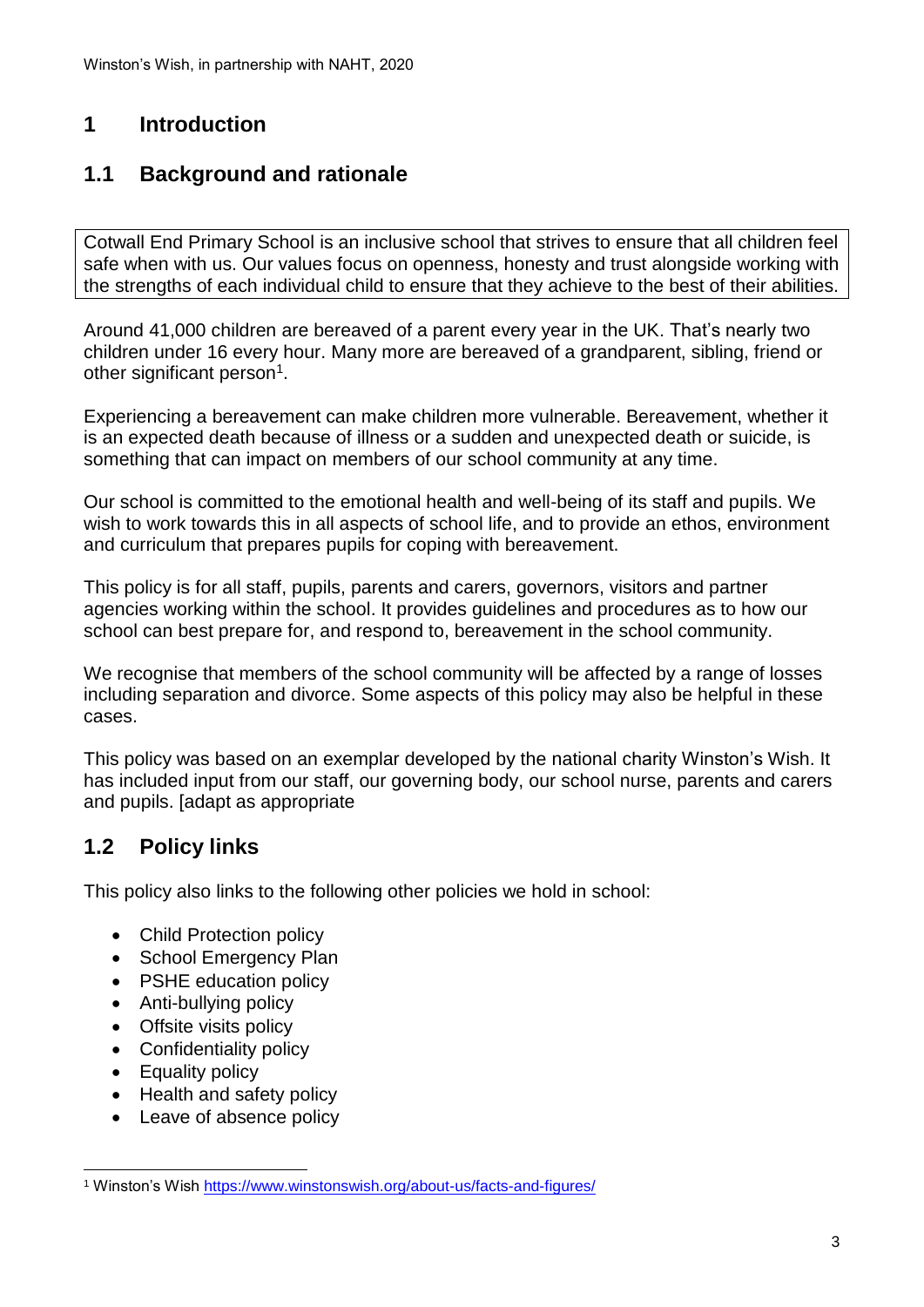### **1.3 Purpose of the policy**

This bereavement policy supports us to provide effective support to pupils and staff before and after bereavement. It covers both expected and unexpected deaths.

Empathic understanding in the familiar and secure surroundings of school may be all the bereavement support some children and staff require. However, we also need to be prepared to call on more specialist support where there is a sudden and unexpected death, or where the impact of a bereavement is complex.

The objectives of this policy are to:

- enhance effective communication at a difficult time
- clarify the pathway of support between school, family, community and services
- make best use of the support available in school, the council's families, children and learning department and the wider community.

#### **2 Our charter for bereaved children and young people**

To help us meet the objectives of this policy we have adopted the [Winston's Wish](https://www.winstonswish.org/wp-content/uploads/2018/01/ww-0107-CBC-lo.pdf) Charter [for Bereaved Children](https://www.winstonswish.org/wp-content/uploads/2018/01/ww-0107-CBC-lo.pdf) and will display this in appropriate staff areas and on our website.

| B | <b>Bereavement support</b><br>Bereaved children need to receive support from their family, from their<br>school and from important people around them. We will signpost them to<br>specialist support if needed.                                                                                                                                                                                                                                               |
|---|----------------------------------------------------------------------------------------------------------------------------------------------------------------------------------------------------------------------------------------------------------------------------------------------------------------------------------------------------------------------------------------------------------------------------------------------------------------|
| Е | <b>Express feelings and thoughts</b><br>We will help bereaved children to find appropriate ways to express all their<br>feelings and thoughts associated with grief, such as sadness, anxiety,<br>confusion, anger and guilt.                                                                                                                                                                                                                                  |
| R | Remember the person who has died<br>We understand that bereaved children have the right to remember the<br>person who has died for the rest of their lives. We will support them to<br>share special and difficult memories.                                                                                                                                                                                                                                   |
| Е | <b>Education and information</b><br>All children, particularly bereaved children, are entitled to receive answers<br>to their questions. They also need information that clearly explains what<br>has happened, why it has happened and what will be happening. We will<br>strive to enable children to have their questions answered, through the<br>PSHE curriculum, on an individual basis, working with parents and carers<br>or through support services. |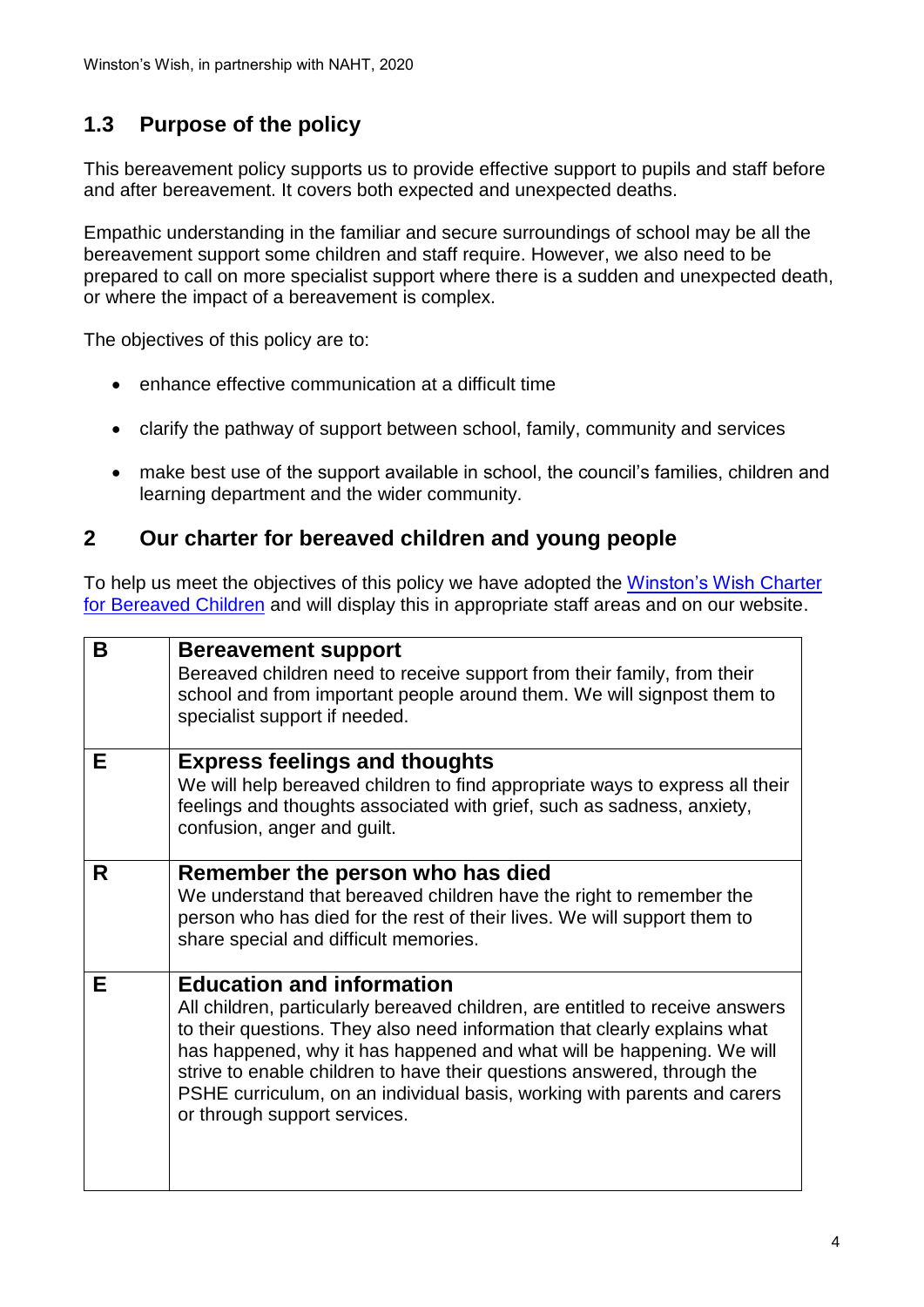| A           | Appropriate response from schools and colleges<br>Bereaved children need understanding and support from their teachers<br>and fellow students without having to ask for it. We will provide training to<br>ensure this happens.              |
|-------------|----------------------------------------------------------------------------------------------------------------------------------------------------------------------------------------------------------------------------------------------|
| $\mathbf v$ | <b>Voice in important decisions</b><br>We will work with families to encourage them to involve bereaved children<br>in important decisions that have an impact on their lives such as planning<br>the funeral and remembering anniversaries. |
| Е           | <b>Enjoyment</b><br>We will support the bereaved child's right to enjoy their lives even though<br>someone important has died.                                                                                                               |
| M           | <b>Meet others</b><br>We will try where possible to enable bereaved children to benefit from the<br>opportunity to meet other children who have had similar experiences.                                                                     |
| Е           | <b>Established routines</b><br>We will endeavour, whenever possible, to enable bereaved children to<br>continue activities and interests so that parts of their lives can still feel<br>'normal'.                                            |
| N           | Not to blame<br>We will help bereaved children to understand that they are not<br>responsible, and not to blame, for the death.                                                                                                              |
| т           | Tell the story<br>We will encourage bereaved children to tell an accurate and coherent<br>story of what has happened. We know this is helpful to them particularly if<br>these stories are heard by those important people in their lives.   |

### **3 Safeguarding, confidentiality and recording**

We follow our school's safeguarding policies and procedures to ensure that the welfare of the child remains the overriding purpose throughout, and that all children are protected from harm.

It is important to maintain confidentiality throughout the handling of any incident or disclosure. However, pupils will need to be made aware that complete confidentiality cannot be guaranteed.

To retain the trust of pupils and parents and carers, we will ensure that the sharing of appropriate information is kept to a minimum. Sensitive information will only be disclosed internally or externally with careful attention to the rights and needs of individuals and in line with general data protection regulation.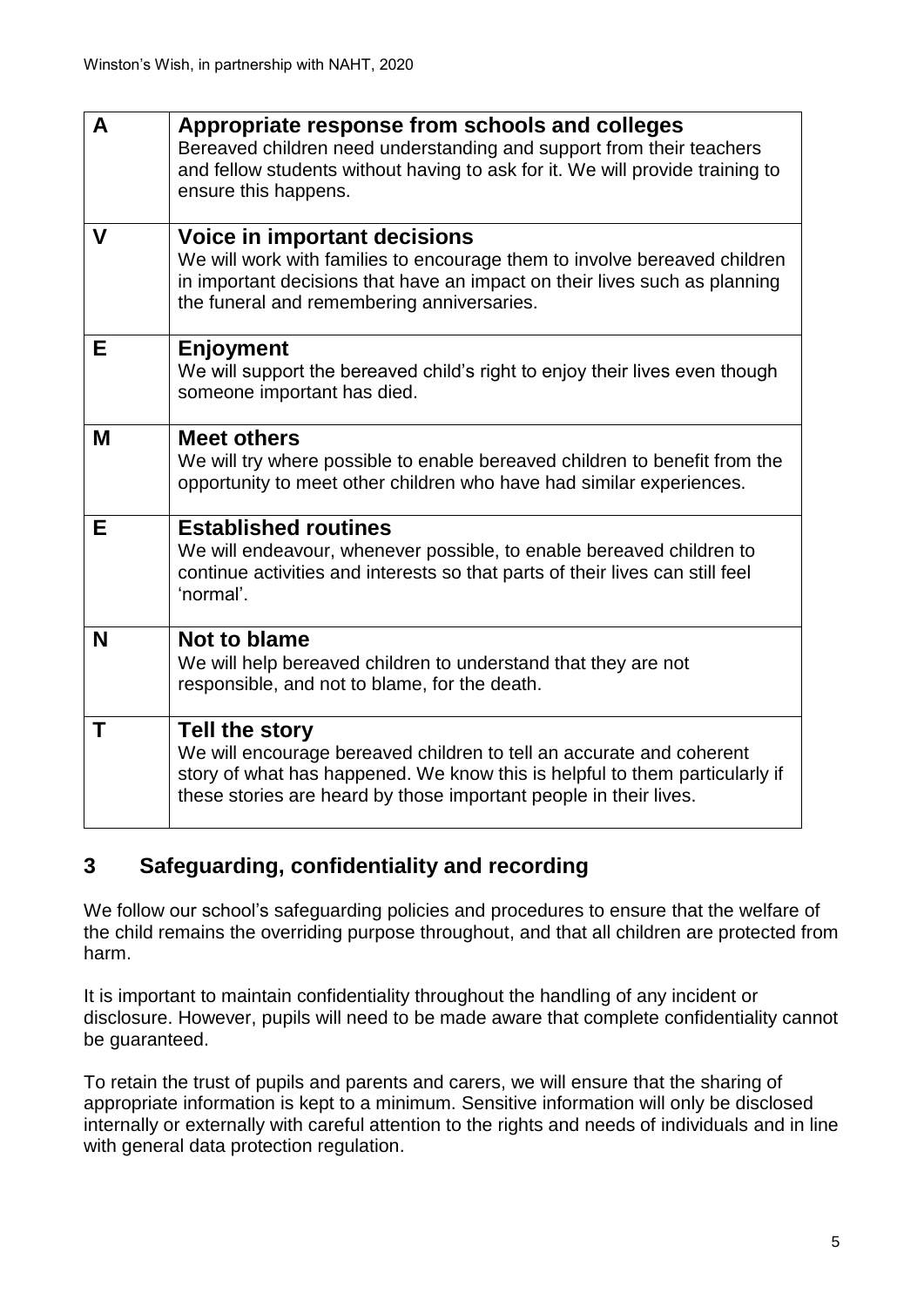If a child is suffering from trauma, we will share this as appropriate with staff, but not necessarily the details of their experience.

We will discuss with the bereaved child and their family which adults in the school community they would like made aware of the experiences impacting on the child.

We will use our usual school systems through Integris and safeguarding records to note when a child has experienced a close bereavement, is at risk of suicide or has made a suicide attempt.

#### **4 Roles and responsibilities in dealing with bereavement**

#### **4.1 The role of the governing body is to:**

- approve the bereavement policy and ensure its implementation
- ensure the policy is reviewed every three years or when national or local policy directs a change
- ensure that appropriate attention is given to how bereavement issues are addressed within the curriculum
- ensure that approaches to bereavement are respectful of religious and cultural values and beliefs
- ensure that staff are given appropriate opportunities for training, reflection and access to support if they need it.

#### **4.2 The role of the head teacher and senior leadership team is to:**

- lead a whole-school approach to the effective management of loss and bereavement including ensuring appropriate training and support provided for staff
- contact the Local Authority in the case of a sudden and unexpected death or suicide – Educational Psychologists and Primary Mental Health Worker, alongside relevant colleagues and managers
- be the first point of contact for family/child/staff directly affected by a bereavement
- record bereavements affecting children
- designate liaison and support to other trained members of staff when appropriate
- monitor progress in supporting those impacted by a bereavement and liaise with external agencies
- keep the governing body appropriately informed
- deal with media through Dudley's Communications and Public Affairs team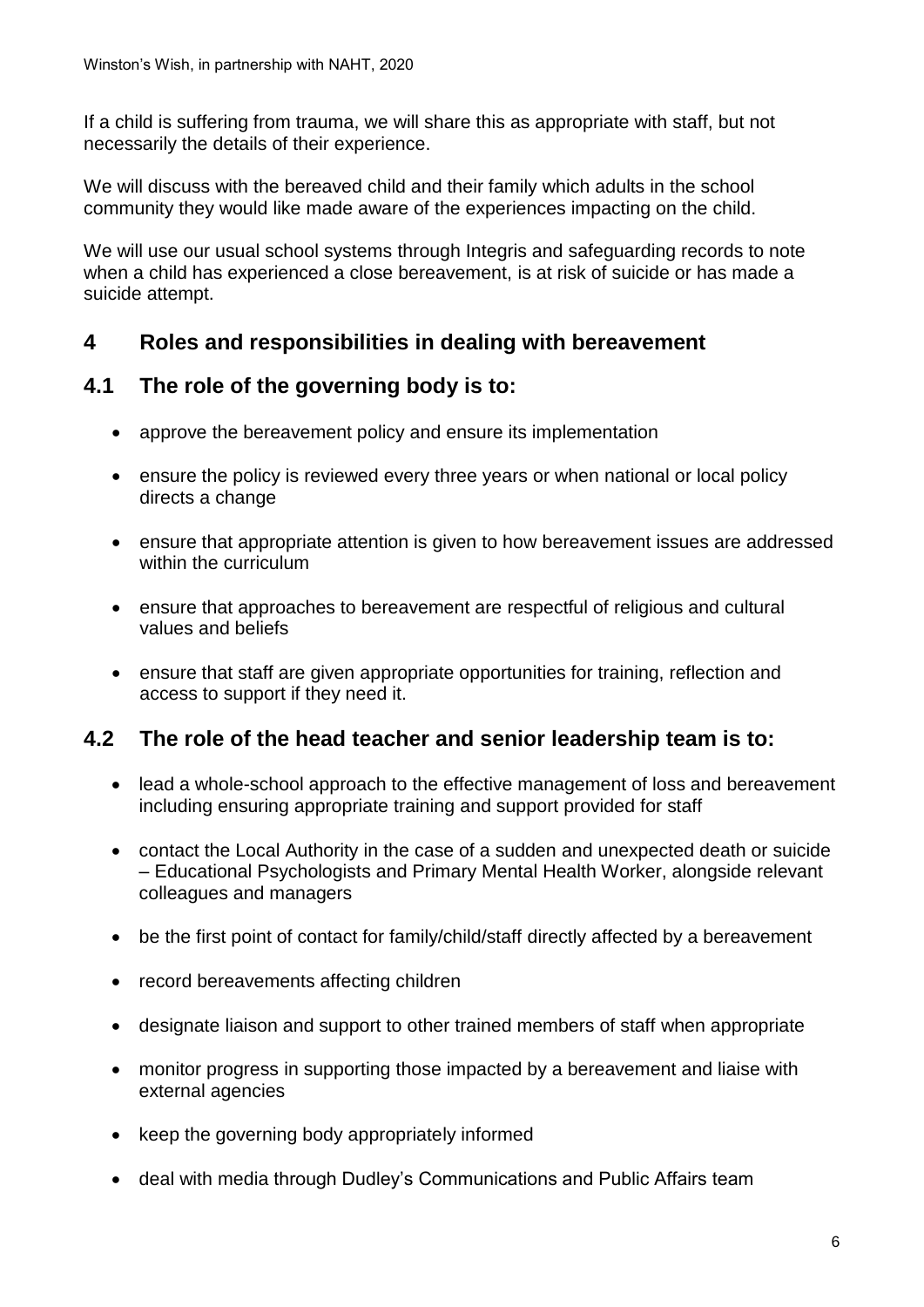### **4.3 The role of all staff in our school is to:**

- access bereavement support training and cascade learning to other staff if appropriate
- know how to access support for themselves, for other staff and for the family, if advice or information is needed
- know how to report a concern if the bereavement or sudden and unexpected death has placed a child at significant risk of harm
- know how to support a child when they are distressed and how to refer to specialist support if needed
- have a basic understanding of a child's needs when facing loss and change
- provide individual support as and when needed and in consultation with the headteacher and pastoral lead
- teach about loss and bereavement as part of the planned curriculum or in the role of tutor (teachers only)
- inform the head teacher at the earliest possibility if they hear about a death of someone in the school community

Our SENCO and Pastoral Lead have had more advanced training about bereavement. They can offer professional support to other members of staff.

#### **4.4 The role of the Local Authority**

- offer specific support when there has been an incident affecting a section of the school community, and / or a critical incident, suicide or sudden death of an adult or child, initially meeting with the head teacher and key lead staff in the school to discuss the immediate plan of action, with timeline outlined where possible for follow up actions. This is done through the Lead for Educational Outcomes and Educational Psychologists
- inform appropriate colleagues within the local authority on a need to know basis
- advise and support staff who are supporting bereaved children and young people including offering and providing training on request
- advise on referral pathways and offer triage to support pathways of support, through identification of those requiring more specialist support and those whose needs can be met through the Whole School Approach on request
- ensure that any staff significantly affected by a death are made aware of the support that's available to them.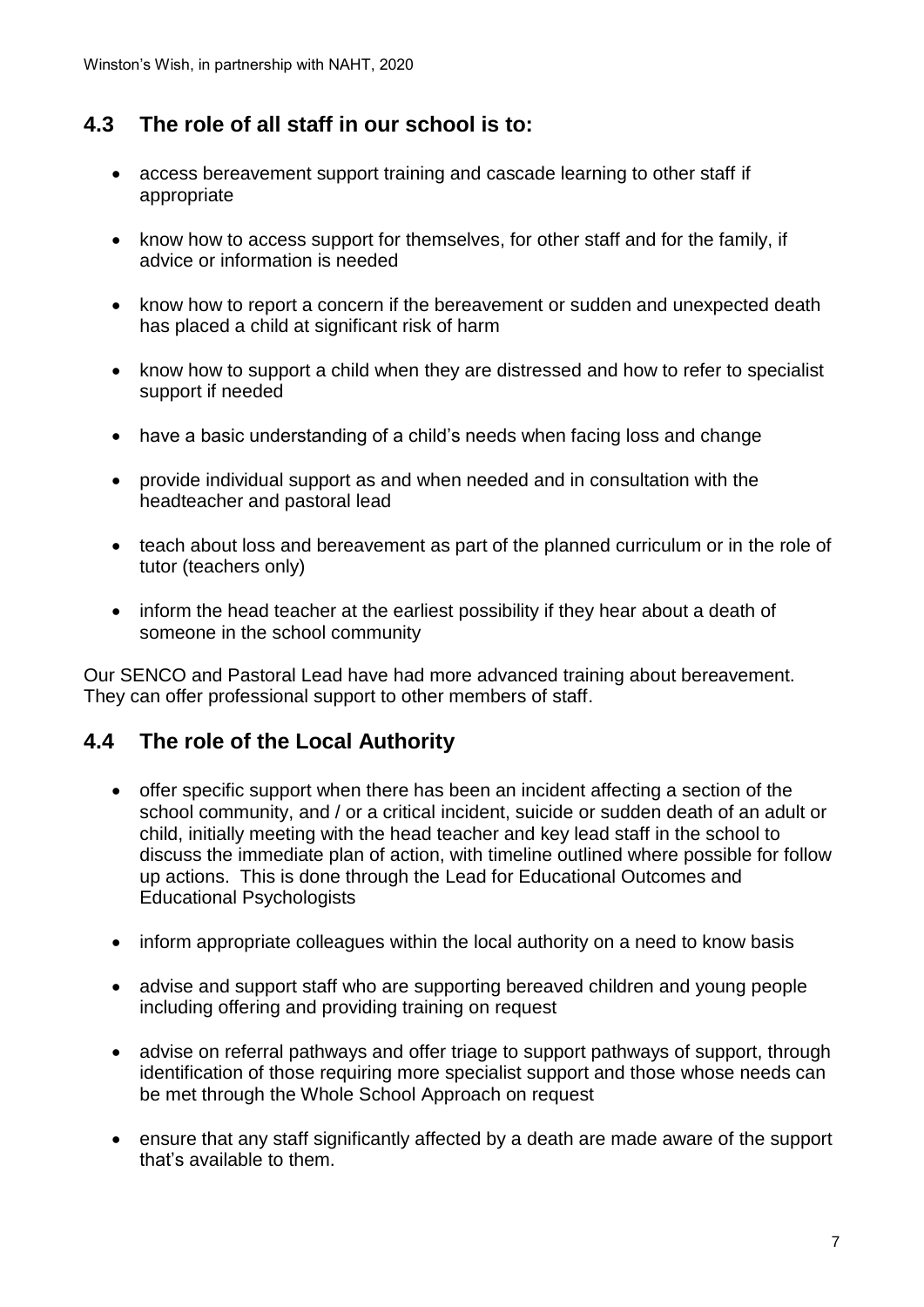### **5 Procedures**

### **5.1 Pre-bereavement**

In some situations, it is known in advance that a death is going to occur. This is usually because of a long illness.

In cases where this is an adult within the school community, individual conversations will be held with the head teacher in terms of support, information exchange and practical considerations.

When the expected death is of a child or a member of a child's family we will:

- contact the family to confirm factual information and explore what support could be provided to them
- identify a key point of contact *– the headteacher -* in school in terms of information exchange and to update when things change
- ensure that all relevant adults are clear about what information has and needs to be shared with the pupil
- keep lines of communication open to ensure that all information is received in a timely fashion
- explore the possibility of signposting to other organisations such as Winston's Wish or a local hospice
- look to involve faith or community leaders when appropriate and with the agreement of the family
- explore what support for the pupils affected might look like in practice
- arrange training for specific members of staff to ensure all involved are confident in their ability to support the pupil
- if appropriate, consider and reflect on how to communicate with the wider school community for example the pupil's class mates
- if appropriate, begin conversations around practical considerations in the events leading up to the death and following the death

### **5.2 Following a bereavement**

We will consider each individual situation carefully to ensure that the response from the school is sensitive, accurately reflects the gravity of the situation, and involves those affected as appropriate.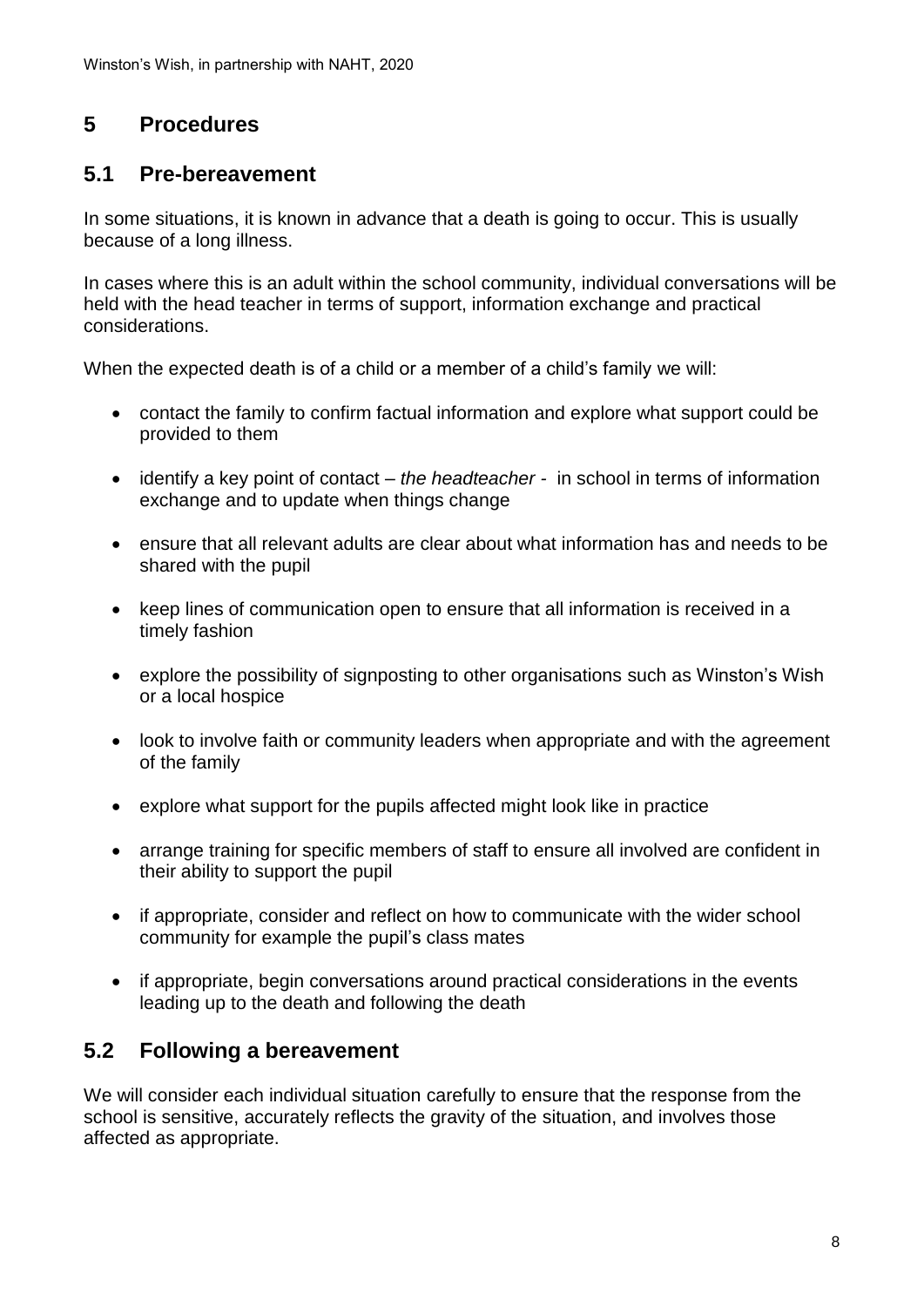#### **As an immediate response we will:**

- contact the deceased's family with the aim to establish the facts and avoid rumours (headteacher)
- consider any religious beliefs that may affect the timing of the funeral or impact on other aspects of the bereavement process
- find out, if possible, how the family would like the information to be managed by the school
- allocate member(s) of staff to be the key point(s) of support for the affected child / young person or children / young people and ensure there is support in place for the staff members if required
- send letters or cards of condolence to families or individuals directly affected
- will prepare a press statement, with support from the council's communications team if required and with due regard to the family affected (head teacher)
- inform staff of the death before pupils are informed, recognising that some pupils may have found out through other means. Where possible, staff will be prepared (through prior training) to share information in age-appropriate ways to make sure all staff have the same version of the event. Where this has not been possible, staff will be supported to share the information.
- inform pupils who are most directly affected (such as a friendship group), preferably in small groups, by someone known to them and in keeping with the wishes of the family and expertise of the school
- inform the wider school community in line with the wishes of the family. We would normally do this through assemblies and / or letters to parents.
- make small changes to the school timetable to accommodate the needs and wellbeing of the child or children affected by the situation. However, we will aim for minimal disruption to the timetable as this can offer a sense of security and familiarity.

#### **For the funeral we will:**

- find out the family's wishes and follow these in terms of the involvement of members of the school community (or not)
- identify which staff and pupils may want to attend if invited by the family and the practicalities of issues such as risk assessment, staff cover and transport. In some rare circumstances it may be appropriate to close the school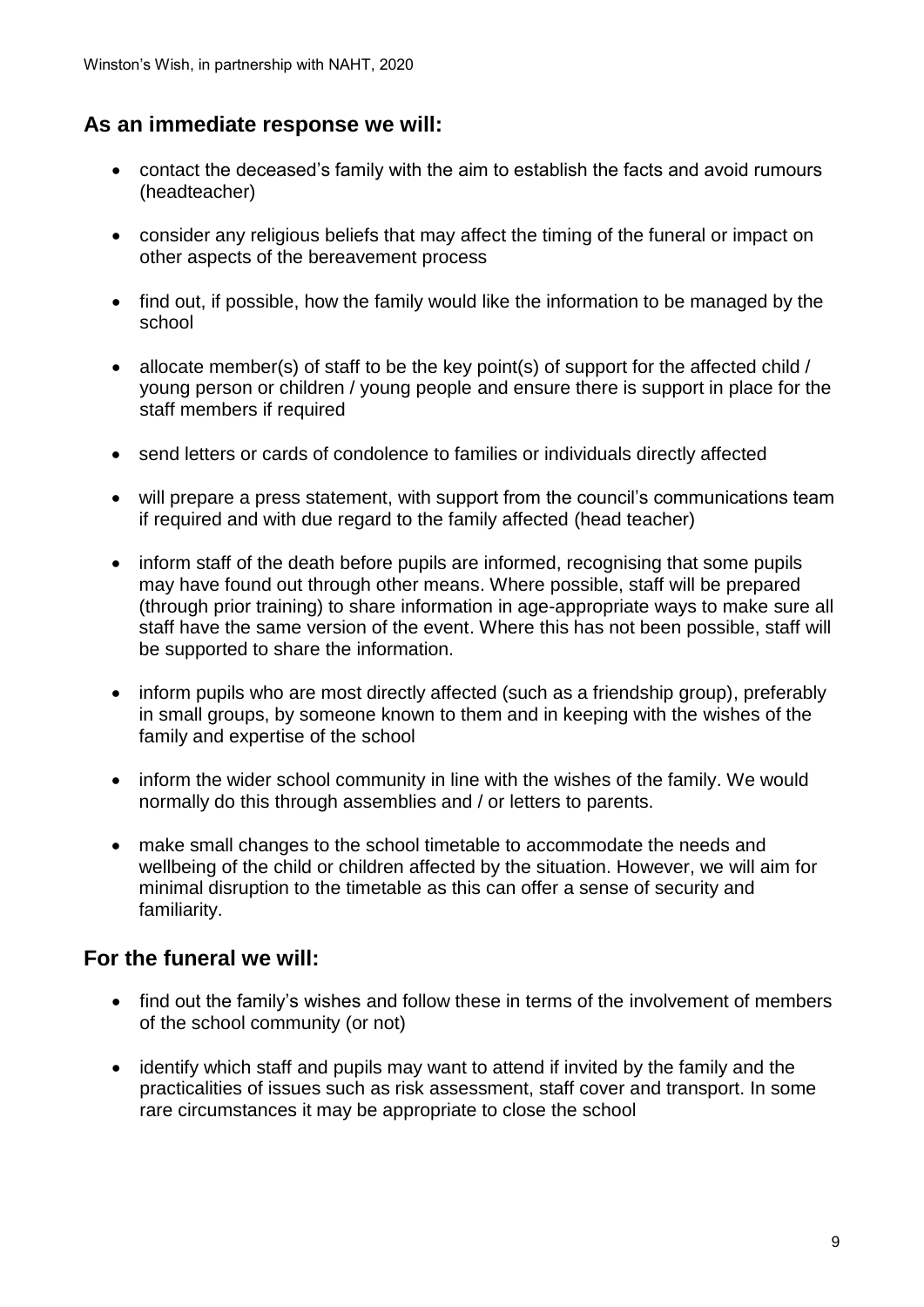- organise tributes such as flowers or a collection in line with family wishes and the wishes of staff and pupils
- be sensitive to religious and cultural issues.

#### **After the funeral we will:**

- consider whether it is appropriate to visit the child and family affected at home and plan a return to school
- ensure friendships are secure peer support can be particularly important for a bereaved child or young person
- continue regular contact with the family and show we still care about them and their child over time
- monitor the emotional needs of staff and pupils and provide listening time and ongoing appropriate support
- consider practical issues and make thoughtful and sensitive updates to parental and other contact details when needed
- continue to assess the needs of children most affected, and record and plan for support accordingly.

#### **Longer term we will:**

- be aware that the impact of bereavement follows a child throughout their school life. So, we will record information and share with relevant people, particularly at transition points. This could include ensuring significant dates and events for the child are recorded and shared with appropriate staff for future reference.
- signpost families to bereavement support including that provided by Winston's Wish <https://www.winstonswish.org/about-us/>
- ensure that learning about loss and bereavement is embedded into appropriate curriculum areas including PSHE education. When teaching about loss and bereavement we will give careful thought as to how to support those directly affected by loss and bereavement.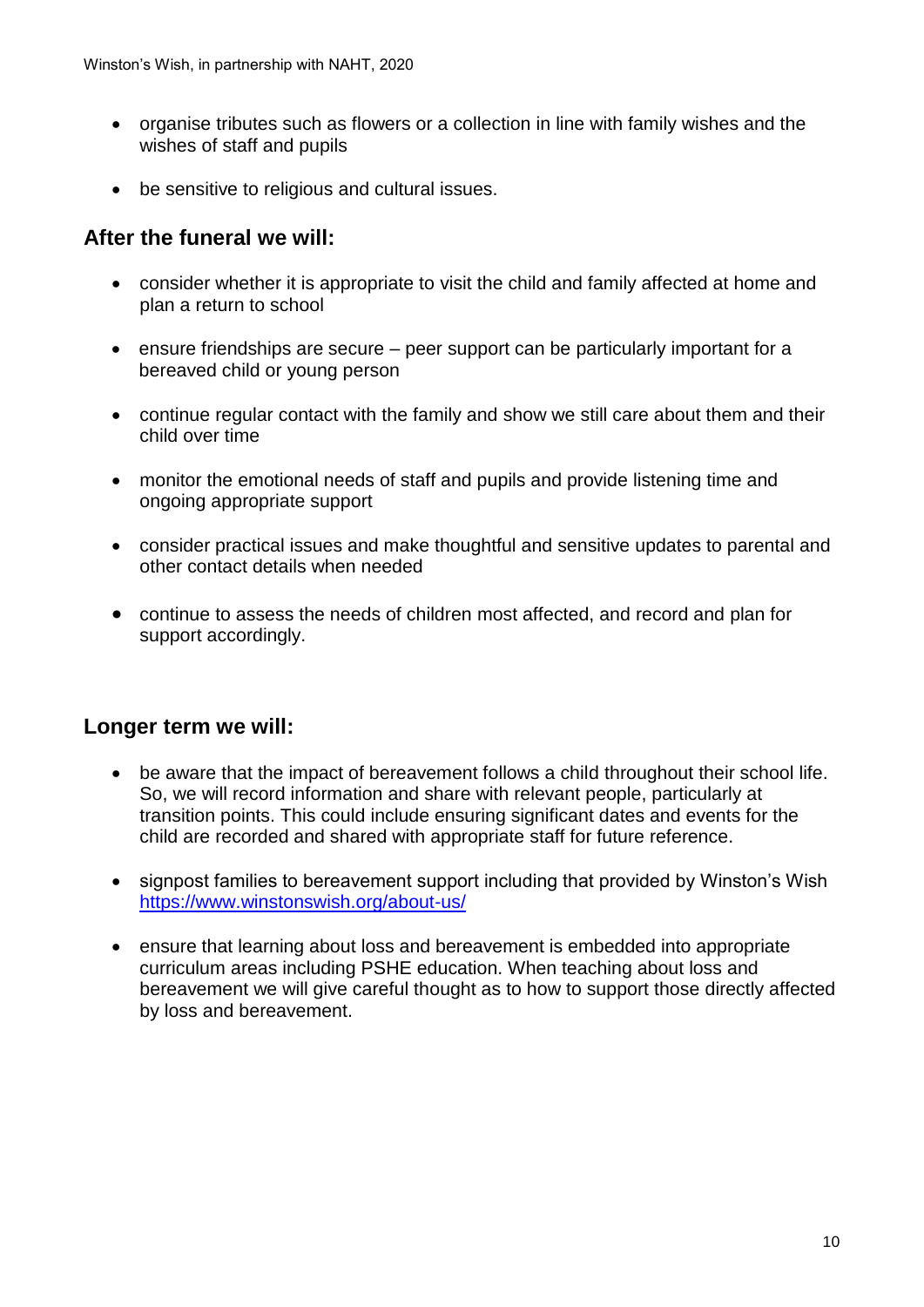#### **5.3 Following a sudden and unexpected death – suicide**

Suicide is not just a really difficult event to deal with, it also presents the unique risk of potentially being the trigger for another suicide.

As described in section 4.3 we will seek advice from  $X$ . As a school community we will make a response to a sudden death within two school days

It is necessary to maintain the structure and order of the school routine, while facilitating the expression of grief, and reducing the risk of imitative suicide.

In the case of suicide, we will refer to The Samaritans Step by Step Guide. <https://www.samaritans.org/how-we-can-help/schools/step-step/>

Information provided to the school community in the immediate aftermath of a sudden and unexpected death will depend on the age of the pupils but should be based on and reinforce:

- facts (not rumours)
- an understanding that death is permanent
- an exploration of normal and wide-ranging reactions to sudden and unexpected death – expressions of anger and guilt are entirely normal
- an understanding that, with support, people can cope
- an understanding that fleeting thoughts of suicide are not unusual
- an awareness of suicidal warning signs and resources available to help
- an understanding of expectations around funerals.

When discussing any suicide that has occurred, we will ensure that the information given is age appropriate and:

- is factually correct but does not include detail of the suicidal act itself does not romanticise, glorify or vilify the death
- does not include details of any suicide note
- does not include speculation over the motive for suicide
- takes care with the language used for example using phrases such as 'died by suicide' or 'ended his / her life' rather than 'committed suicide' or 'successful suicide', and saying 'attempted to end his / her life' rather than 'unsuccessful suicide' or 'failed attempt at suicide'.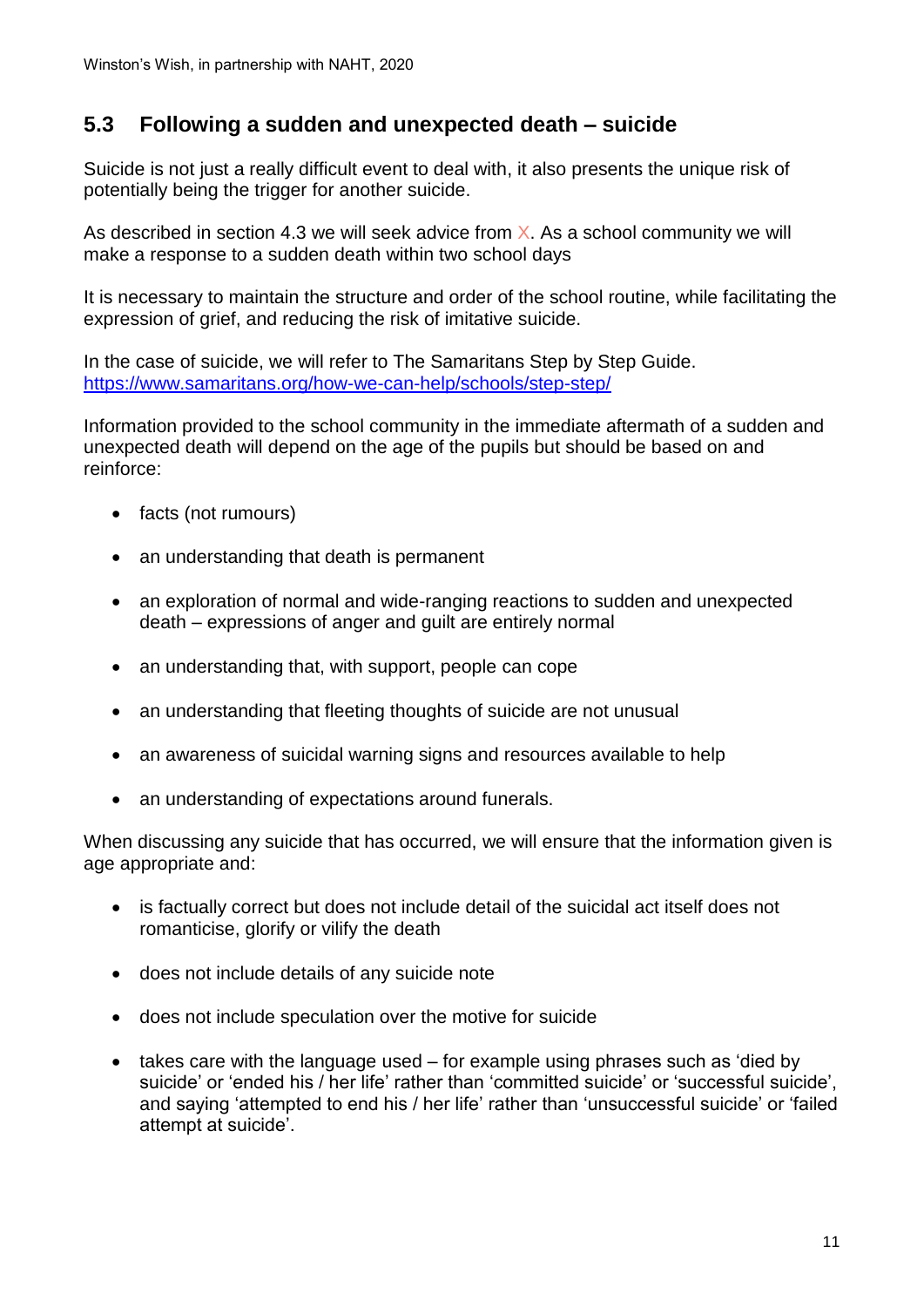### **5.4 Following a sudden and unexpected death – homicide**

The Childhood Bereavement Network and Winston's Wish estimate that around one child every day is bereaved of a parent or sibling through murder or manslaughter in Great Britain.

Children may experience profound and lasting shock, enormous anger at what has happened, rage at the person who caused their relative to die, deep fear at the perceived insecurity of the world around them. Sadly, in many cases, the person who caused the death is also known to the child, resulting in great confusion and a double loss, for example, if one parent kills the other and is then imprisoned. In some families, the child may have to move to a new house, school, area – away from familiar and comforting places and routines.

Winston's Wish recommend taking an honest and consistent age appropriate approach to talking with children about what has happened. It is not possible to shield them from what has happened completely. Winston's Wish can provide support to families bereaved in this way and further information can be found on their website: <https://www.winstonswish.org/death-through-homicide/>

### **6 Equality and inclusion, values and beliefs**

We recognise that there is a range of cultural and religious beliefs, customs and procedures concerning death. It follows that bereaved children and families may have differing expectations.

Some of these may affect matters of school organisation. We will source training and guidance to develop our understanding of the range of beliefs to best support pupils.

We will present a balance of different approaches to death and loss. We will make pupils aware of differing responses to bereavement, and that we need to value and respect each one of these.

### **7 Young asylum seekers and refugees**

Many young asylum seekers and refugees have experienced the death of family members or friends, often in traumatic circumstances. This, and further traumatic experiences and losses, can have a devastating effect on their emotional and physical health, behaviour, learning and relationships.

Sudden traumatic death complicates the process of grief and mourning, as usual ways of coping may be overwhelmed. We will consult specialist mental health services where appropriate.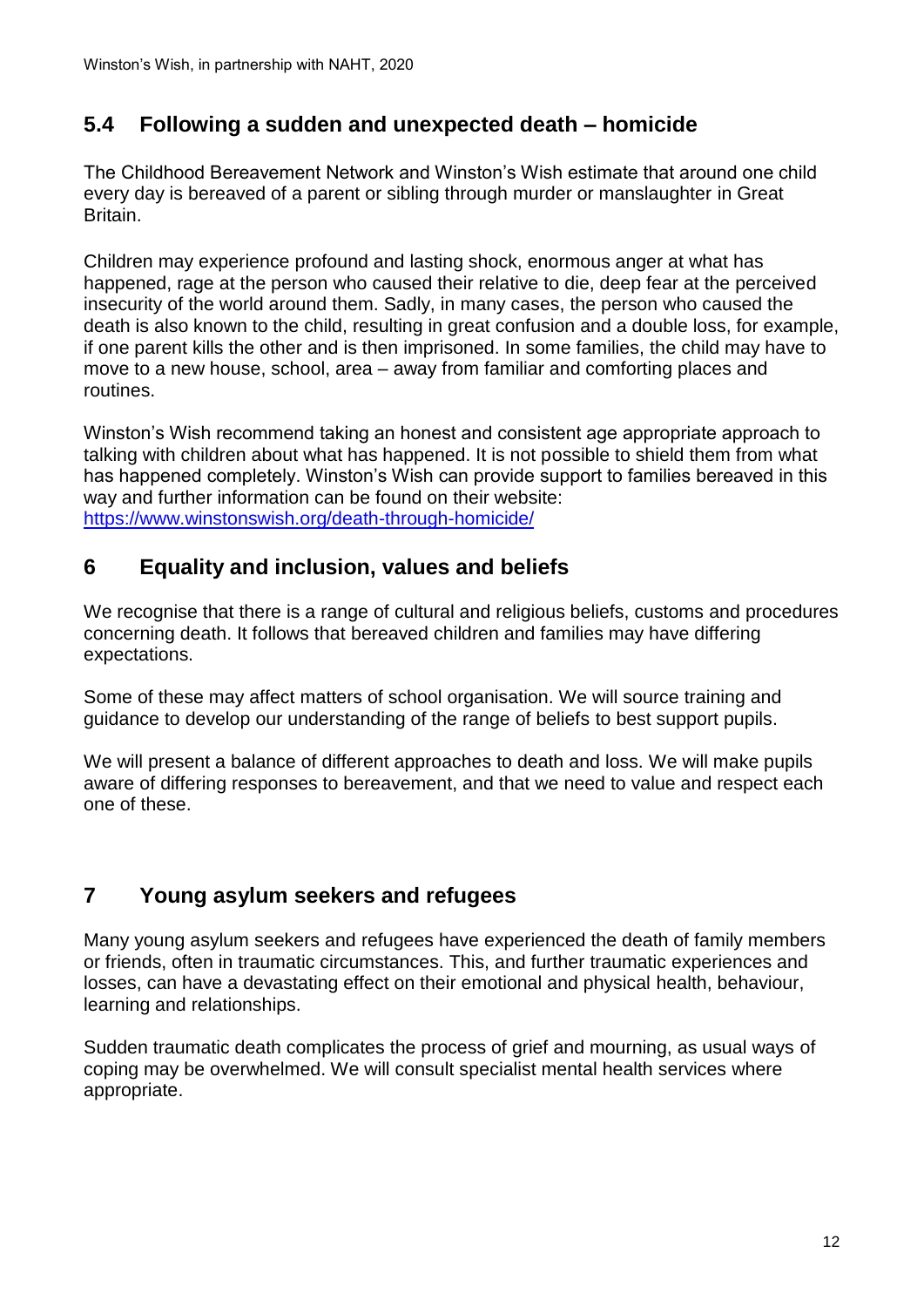### **8 Supporting staff**

### **8.1 Support for bereaved staff**

We are aware that staff also experience bereavement. When this happens, we will ensure they are provided with support to take care of themselves, and to know where they can go for additional help should they need it.

This could include: their GP; Cruse Bereavement Care [http://www.cruse.org.uk/;](http://www.cruse.org.uk/) or staff counselling, information and advice – through Dudley Local Authority.

We will work within our leave of absence policy and if necessary, with the council or trust's occupational health team to ensure staff are provided with appropriate leave and support at a time of bereavement.

Teachers who are dealing with their own bereavement are encouraged to speak with their line manager about any areas of the curriculum which they feel uncomfortable to teach or want support to teach.

### **8.2 Staff training**

We will ensure that regular training is provided to staff to support staff in meeting their roles and responsibilities as identified in this policy. Winston's Wish offers [training courses](https://www.winstonswish.org/supporting-you/professionals-and-training/) and also a [free online training course for school staff.](https://www.winstonswish.org/bereavement-training-courses-schools/)

#### **9 Curriculum**

Children and young people explore the concept of loss, bereavement, and grief as part of the statutory elements of our PSHE curriculum. It is also addressed through cross-curricular opportunities such as body changes or life cycles, as well as through art, literacy, and religious education.

We also use assemblies to address aspects of death – such as Remembrance Day, Holocaust Memorial Day or commemorative occasions. We also observe national minutes of silence and explain the purpose of this.

When appropriate, we respond to a tragedy or serious incident by discussing this in class having discussed as a staff team the language we will use to respond to the incident.

Teachers are provided with training on how to deliver this sensitive area of the curriculum within a safe, learning environment. We also point parents and carers towards appropriate advice on how to talk to their children about these events when necessary.

We will answer any questions relating to loss or death in a sensitive, age-appropriate, honest and factual way. Children and young people will not be expected to disclose any personal experiences but will be signposted to support if they want it.